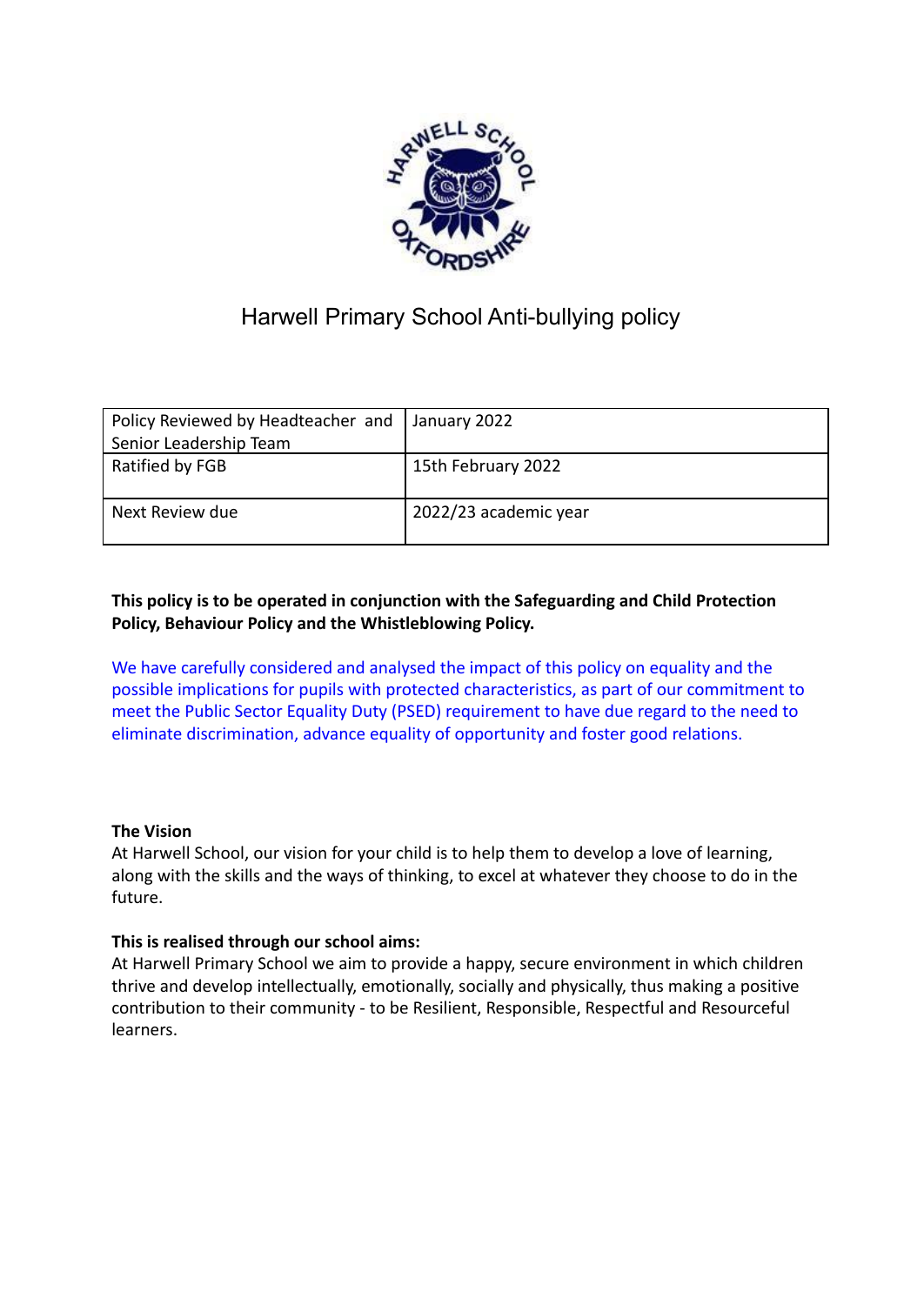### **"Bullying in any form is always unacceptable."**

### **Bullying is defined as:**

*"Bullying is behaviour by an individual or group, repeated over time, that intentionally hurts another individual or group either physically or emotionally. Bullying can take many forms (for instance, cyber-bullying via text messages, social media or gaming, which can include the use of images and video) and is often motivated by prejudice against particular groups, for example on grounds of race, religion, gender, sexual orientation, special educational needs or disabilities, or because a child is adopted, in care or has caring responsibilities. It might be motivated by actual differences between children, or perceived differences."* (DfE "Preventing and Tackling Bullying" last updated July 2017)

### **Bullying is not:**

It is important to understand that incidents are not always bullying. Falling out with friends, unkind hands, unkind words, can all be deeply upsetting and while this is unpleasant and requires investigating and support, this is not bullying.

# **Different forms of bullying**

All bullying has an emotional impact and plays on perceived weakness: the imbalance of power.

Bullying behaviour is carried out to give a feeling of power, status or other gratification to the bully/bullies. Bullying can occur through several types of anti-social behaviour within repeated, deliberate acts done to cause distress. It can be:

- **Emotional**: being unfriendly, excluding, tormenting.
- **Physical**: pushing, kicking, hitting, or any use of violence.
- **Prejudicial -** *against particular groups, for example on grounds of race, religion, gender, sexual orientation, special educational needs or disabilities, or because a child is adopted, in care or has caring responsibilities*: racial name-calling, graffiti, unacceptable gestures.
- **Verbal**: name-calling, spreading rumours, teasing.
- **Sexual**: unwanted sexual contact or comments.
- **Cyber/Online**: threats by text message, email misuse, social media Cyberbullying is bullying that takes place over digital devices like mobile phones, computers, and tablets. Cyberbullying can occur through SMS, Text, apps, or online in social media forums. Cyberbullying includes sending, posting, or sharing negative, harmful, false, or mean content about someone else. It can include sharing personal or private information about someone else causing embarrassment or humiliation. Some cyberbullying crosses the line into unlawful or criminal behaviour**.**
- **Damage to Property or Theft**: children may have their property damaged, taken off them or stolen.
- **Homophobic** behaving or speaking in a way that may make someone feel hurt, angry or upset because of their actual or perceived sexuality. Targeted because of their appearance, behaviour or physical traits or because they have friends or family who are lesbian, gay, bisexual or transgender.
- **Peer on peer** peer on peer abuse occurs when a young person is exploited, bullied and/or harmed by their peers who are the same or similar age.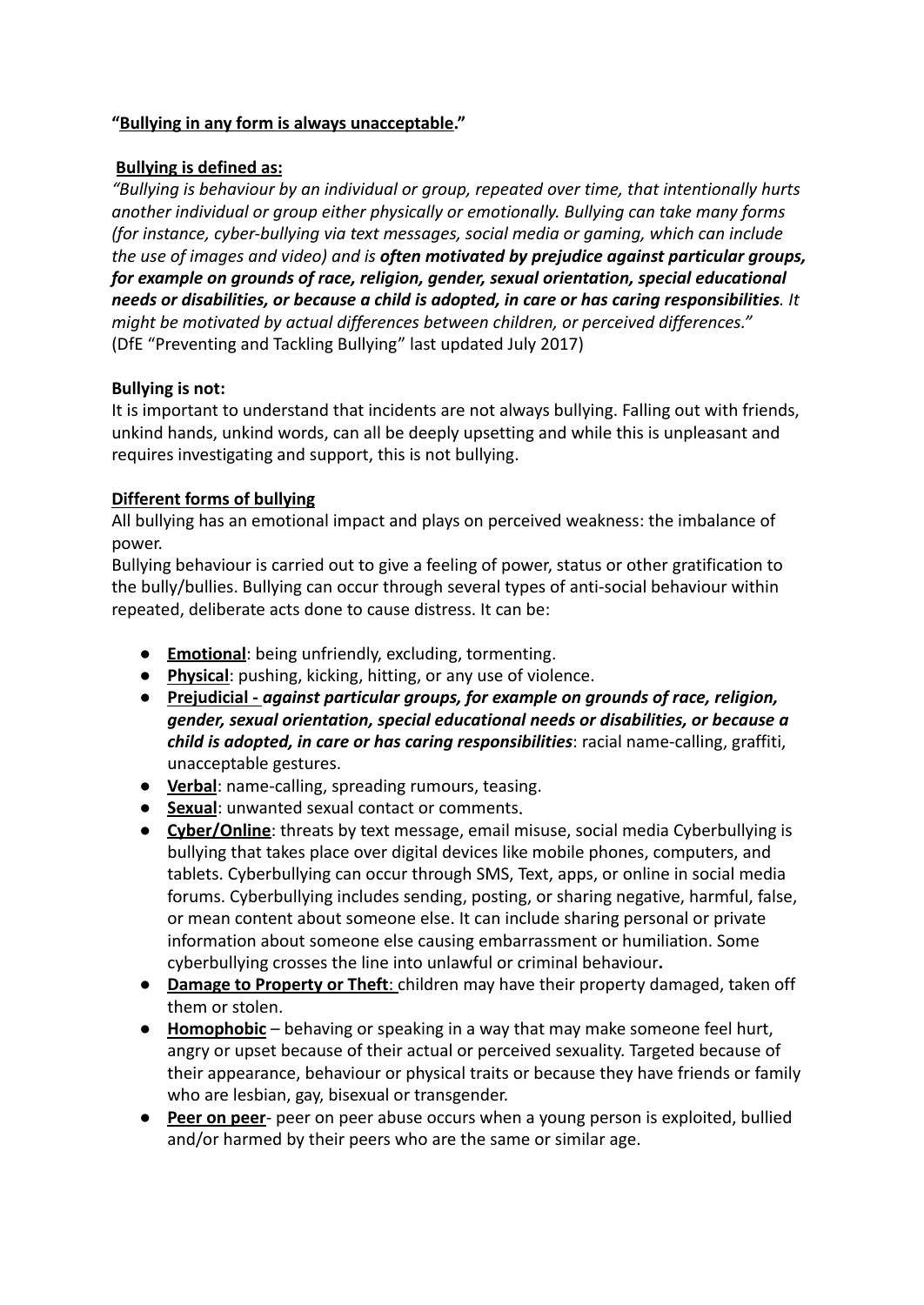# **Vulnerabilities**

At Harwell Primary School we understand that some pupils can be particularly vulnerable to bullying because of "differences", real or perceived, and the differences that make them vulnerable. It is important to be aware that often bullies may also be vulnerable. This is supported through Pastoral Support as well as the daily interventions happening within school. Real or perceived differences can relate to:

- Appearance
- Ability
- Health
- Family or home circumstances e.g. looked after children or young carers
- Social class
- Race, religion or culture
- Disability / Special Educational Needs
- Sexual Orientation of either the pupil or members of their family
- Gender

# **Effects of Bullying**

Bullying can affect pupils in a number of different ways. When pupils are bullied, their lives are made miserable; they may suffer injury or feel unhappy about coming to school. Over time, they may lose self-confidence and self-esteem, often blaming themselves for inviting bullying behaviour. Bullying is a barrier to learning, a safeguarding and mental health issue.

# **What do we do as a school to prevent bullying?**

At Harwell Primary School Primary school careful consideration is given about preventing bullying and helping pupils to interact positively.

The school values (consistent with British Values) are a consistent contribution to developing a culture of mutual respect where all unacceptable behaviours, including bullying, are minimised.

We want all our pupils to understand the nature of bullying and the effects it has. We want children to know that bullying in any form is not acceptable and that they must report it immediately if they or anyone else is being bullied. We want them to know that it is not acceptable for anyone to encourage bullying by others and not acceptable to do nothing if they know it is taking place. In school, we work hard to prevent bullying from taking place. Some of the ways we do this are:

- Using assemblies to talk about bullying and give out key messages.
- Focus on the message of kindness
- Taking part in Anti-Bullying initiatives.
- Constantly reviewing all behaviour incidents this includes bullying type behaviours, which is analysed through CPOMS reports, termly behaviour and safeguarding reports and the headteacher's report shared with the governing body.
- Ensuring that there are clear links between relationships education and other curriculum areas. So, all pupils are able to extend and apply their learning in all subjects.
- Lessons, as part of our curriculum, discuss bullying referring to Social and Emotional Aspects of Learning (i.e. PSHE).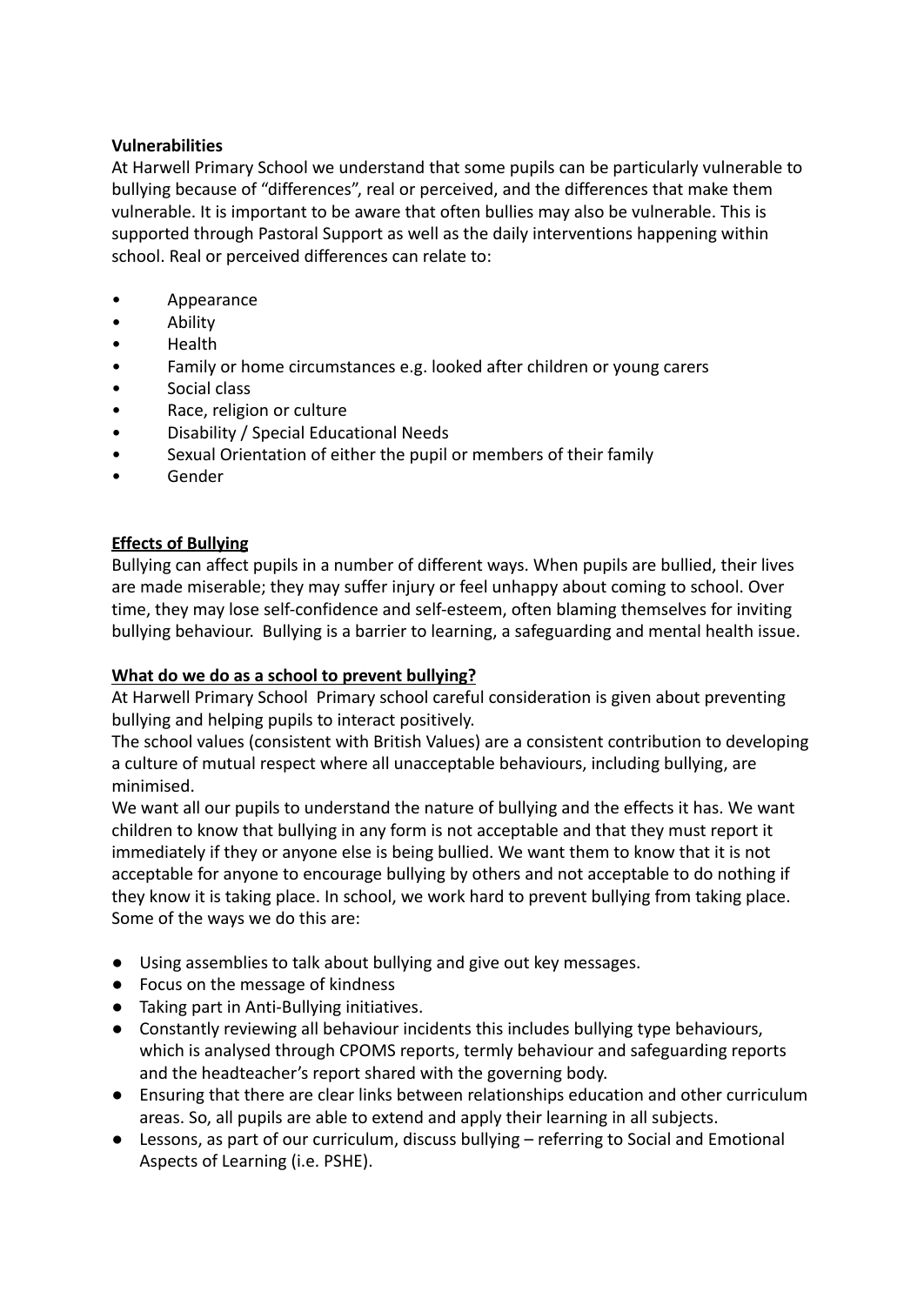- School rules (Be Kind, Be Safe, Be Your Best) make clear the behaviour we expect
- Recognised the importance of the physical organisation of our school and the organisation of break times and lunchtimes. This includes additional staff on the playground, nurture lunches and SLT available to all children during these times.
- Raise staff awareness of the signs and symptoms of bullying.
- Adults modelling language and behaviours for children to follow and learn from.
- Adults challenging inappropriate and/or abusive language.
- Staff (such as the Headteacher) will identify opportunities to conduct 'Drop-ins' to ensure all children feel safe in school.
- Lunchtime and after-school clubs targeted to support vulnerable children.
- School Anti-bullying policy on the school website.

# **Roles and Responsibilities**

Pupils / Parents and all staff at Harwell Primary School take shared responsibility for promoting positive behaviour.

# **What is my responsibility as a pupil at Harwell Primary School?**

- I will be proud to be a member of our school.
- I will be polite, well behaved and courteous.
- I will follow the school rules (Be Safe, Be Kind, Be Your Best)
- I will talk to someone if I feel worried, upset or concerned about anything.
- I will treat everyone at our school with respect.
- I will take responsibility for my own actions.

# **What are my responsibilities as a parent?**

- I understand all parents, visitors and staff of Harwell Primary School should feel valued and safe.
- I will support my child to participate in the life of the school and actively encourage my child with their learning.
- I will support my child to the best of my ability to follow and respect the school's rules (Be Safe, Be Kind, Be Your Best)
- I will report any of my worries or concerns to the school following the correct channels, e.g. informing the class teacher or a member of SLT, who will then record the concern and agree actions.
- I will adhere to the parent code of conduct.

# **What is my role as a member of staff at Harwell Primary School?**

- I will be proud to be a member of staff.
- I will actively establish positive relationships with pupils and parents.
- I will model and implement the school's rules (Be Safe, Be Kind, Be Your Best)
- I will handle any worries or concerns brought to my attention in a sensitive and caring manner.
- I will respond to worries and concerns so children understand that they are being listened to.
- I will share any reports of bullying with the appropriate staff/agencies.
- I will record incidents in line with the school's Behaviour and Anti-bullying policies (CPOMS).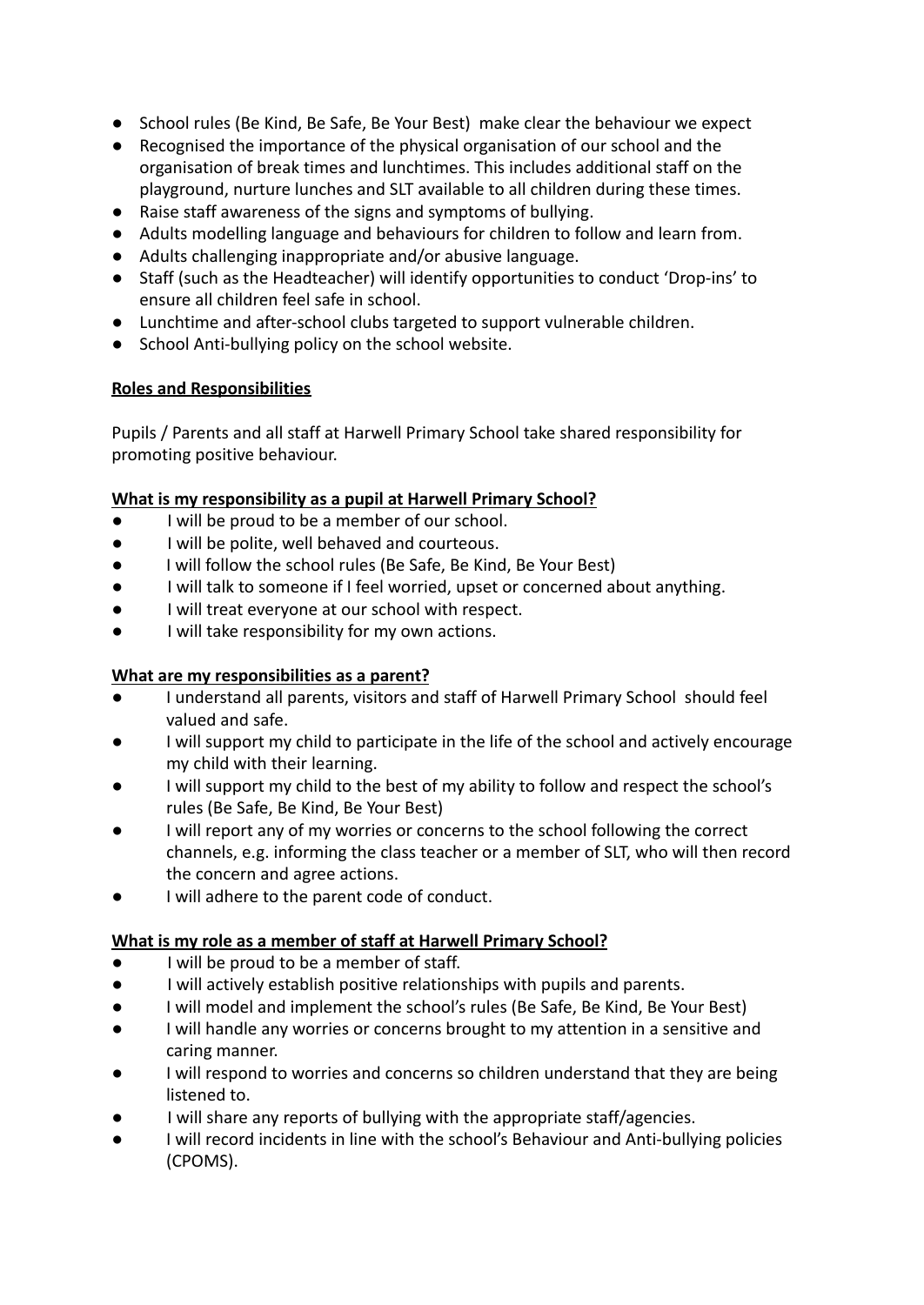I will follow up on incidents and concerns raised.

### **Investigating Bullying Concerns at Harwell Primary School .**

### **If a concern has been raised by a member of staff, child or parent, our initial action is to establish if the concern is bullying and we do this by:**

- Ensuring that any concerns are dealt with quickly and thoroughly
- Listening to the adults /child's concerns.
- Speaking with other adults and children.
- Ensuring all children's /adults feelings are validated and respected
- Considering other possible incidents to establish whether a pattern has formed.

Staff member to liaise with pupil's parents/careers /SLT /class teacher throughout the investigation as appropriate

Children's well-being will be at the forefront of any investigation.

If bullying is identified:

- Preventive work will be carried out within the class setting.
- Restorative meetings will be done within the school with the individuals involved.
- Parents will be kept informed by scheduled meetings or phone calls by the Headteacher, Assistant Headteacher or other SLT members.
- Continued support and monitoring to ensure that the Bullying stops

If bullying is not identified:

- Restorative meetings will be done within the school with the individuals involved.
- Parents will be kept informed.
- Additional support and monitoring may be required

# **Possible actions the school may take depending on the seriousness of the incident/bullying.**

We expect that low-level unkindness will be dealt with quickly and sensitively by the member of staff immediately involved. The behaviour policy should be used to support this. A restorative conversation will be held. Those responsible will be expected to apologise with the aim to improve and repair the relationship.

Children are to be reassured and asked if anything happens again, to report immediately.

For more serious incidents, there will be a further investigation by the class teacher or a senior member of staff. All those involved, including the bystanders, will be spoken to and their behaviour records checked.

A formal record of the incident will be made. The school will determine the appropriate action to be taken. Parents will be provided with feedback.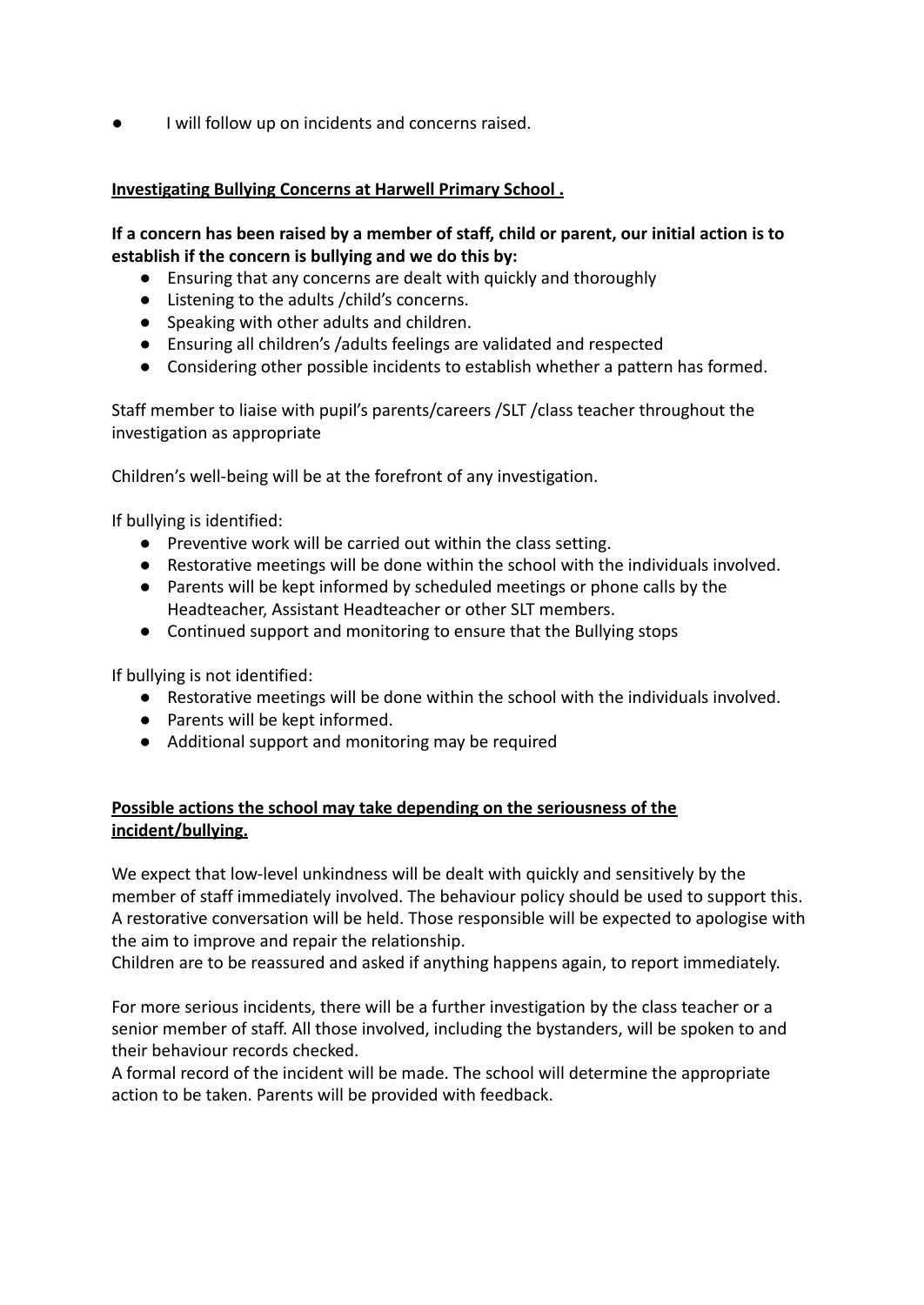Consideration will be made as to any additional support needed to prevent further incidents/bullying, including support to develop protective skills for those hurt/bullied and help to change the behaviour of those hurting/bullying.

It is important to support children to make better choices.

A decision will be made about a referral to and involvement of specialist external support services as required.

While Harwell Primary School support and encourages children to make better choices, we reserve the right to use the following sanctions for bullying incidents depending on the level of the incident once a clear and fair investigation has taken place:

- Loss of privileges within school.
- Revised playtimes/ lunchtimes and support by key staff members.
- Exclusion from activity clubs.
- Internal exclusion within school but away from personal class.
- Fixed-Term Suspension from school.
- Involvement from outside agencies.

All sanctions will be clearly defined and shared with staff, pupils and parents involved in the incident. Actions will be followed through and then monitored.

### **Monitoring and Evaluation of this Policy**

All aspects of behaviour are documented and reviewed daily. Each half term, there is an analysis of trends in behaviour (CPOMS), including any reported incidents of bullying.

Incidents of bullying are shared in the Headteacher's Report to Governors.

This policy is reviewed annually and our practice is reviewed following any critical incident, as required.

The Governing Body will monitor this policy's effectiveness through the Headteacher's Report. They will take into account comments from parents (parent survey) and their own perceptions when visiting the school.

# **What you can do if you feel you are being bullied**

Pupils:

- Tell any member of staff or ask your parents, carers or friends to tell for you.
- Ring the National Bullying Helpline 0845 225 5787 or Childline 0800 1111 or visit [www.childline.org.uk](http://www.childline.org.uk)

Parents and carers :

- Speak to staff members in school at Harwell Primary School
- Arrange an appointment with staff member our school office number 01235 835337
- Family Lives on 0808 800 2222 or [www.familylives.org.uk](http://www.familylives.org.uk).
- National Bullying Helpline on 0845 225 5787 or National [bullying helpline](https://www.nationalbullyinghelpline.co.uk/)

# Please **DON'T SUFFER IN SILENCE: there is always SOMEONE TO TALK TO**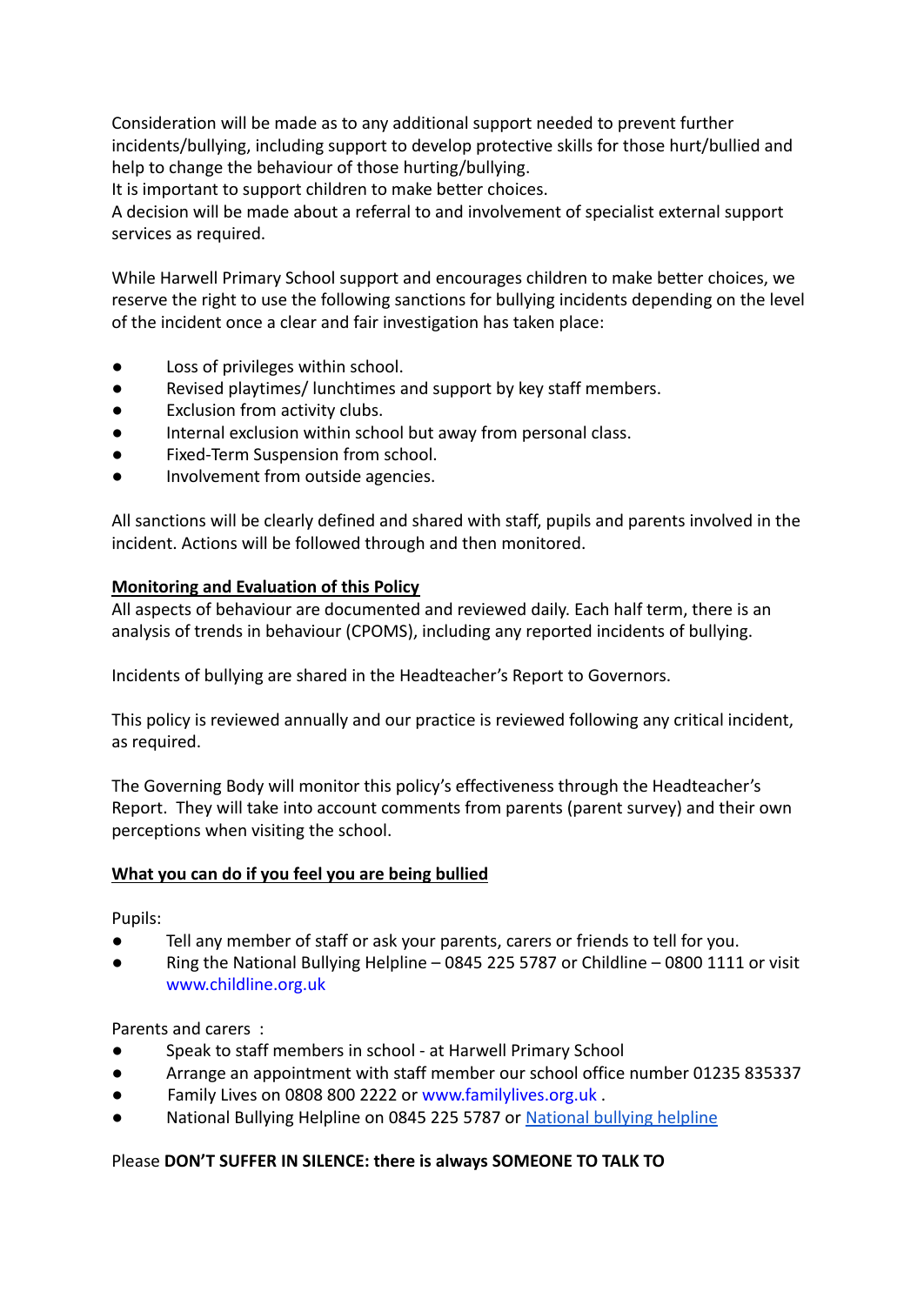### Appendix 1

### **Signs and Symptoms:**

There may be signs or behaviour to indicate that a child is being bullied. These may be evident at home or at school or in both locations. Any adult who notices such signs or symptoms should investigate further and take necessary action. They may include:

● Fear of going to or from school/ Unwillingness to go to school/ Asking to move school.

- Feigned illness or an increase in complaints about feeling unwell.
- Crying at bedtime or disturbed sleep (including nightmares).
- Arrival at home with damaged clothes or property (e.g. torn books).
- Asking for money or stealing money.
- Afraid or reluctant to use the internet or mobile phone.
- Nervous or secretive when a text or e-mail is received.
- Becomes withdrawn, anxious or lacking in confidence.
- Becomes aggressive, disruptive or unreasonable.
- Unexplained cuts or bruises.

### Appendix 2

Concerns about behaviour.

An initial assessment made on the severity of the behaviour –low, medium or high level

| Level of severity $-$                                                                                                                                                                   | <b>Suggested Strategies/ Actions in response</b>                                                                                                                                                                                                                | <b>Strategies for assessing</b>                                                                                                                                                                                                                                                                      |
|-----------------------------------------------------------------------------------------------------------------------------------------------------------------------------------------|-----------------------------------------------------------------------------------------------------------------------------------------------------------------------------------------------------------------------------------------------------------------|------------------------------------------------------------------------------------------------------------------------------------------------------------------------------------------------------------------------------------------------------------------------------------------------------|
| <b>Examples</b><br>Low level (unkindness)<br>•Teasing name-calling of<br>low-level names.<br>• Slight push or shove.<br>• Moving seats from a<br>targeted pupil.<br>• Refusing to work. | 1. Member of staff talks to those involved.<br>2. School's policy on behaviour reinforced.<br>3. Pupil who has been targeted to report any<br>unpleasant behaviour immediately to a<br>member of staff and parent/ carer.<br>4. Record on CPOMS, as appropriate | effectiveness<br>1. Staff to have informal<br>check-ins with the pupil to<br>ensure they feel happy in<br>school.<br>2. Pupils feel they can report<br>any feeling of<br>unpleasantness to an adult.<br>3. Staff notice that the pupil<br>has been happy and settled<br>in school with no incidents. |
|                                                                                                                                                                                         |                                                                                                                                                                                                                                                                 | 4. Pupil is back to their<br>"normal self".                                                                                                                                                                                                                                                          |